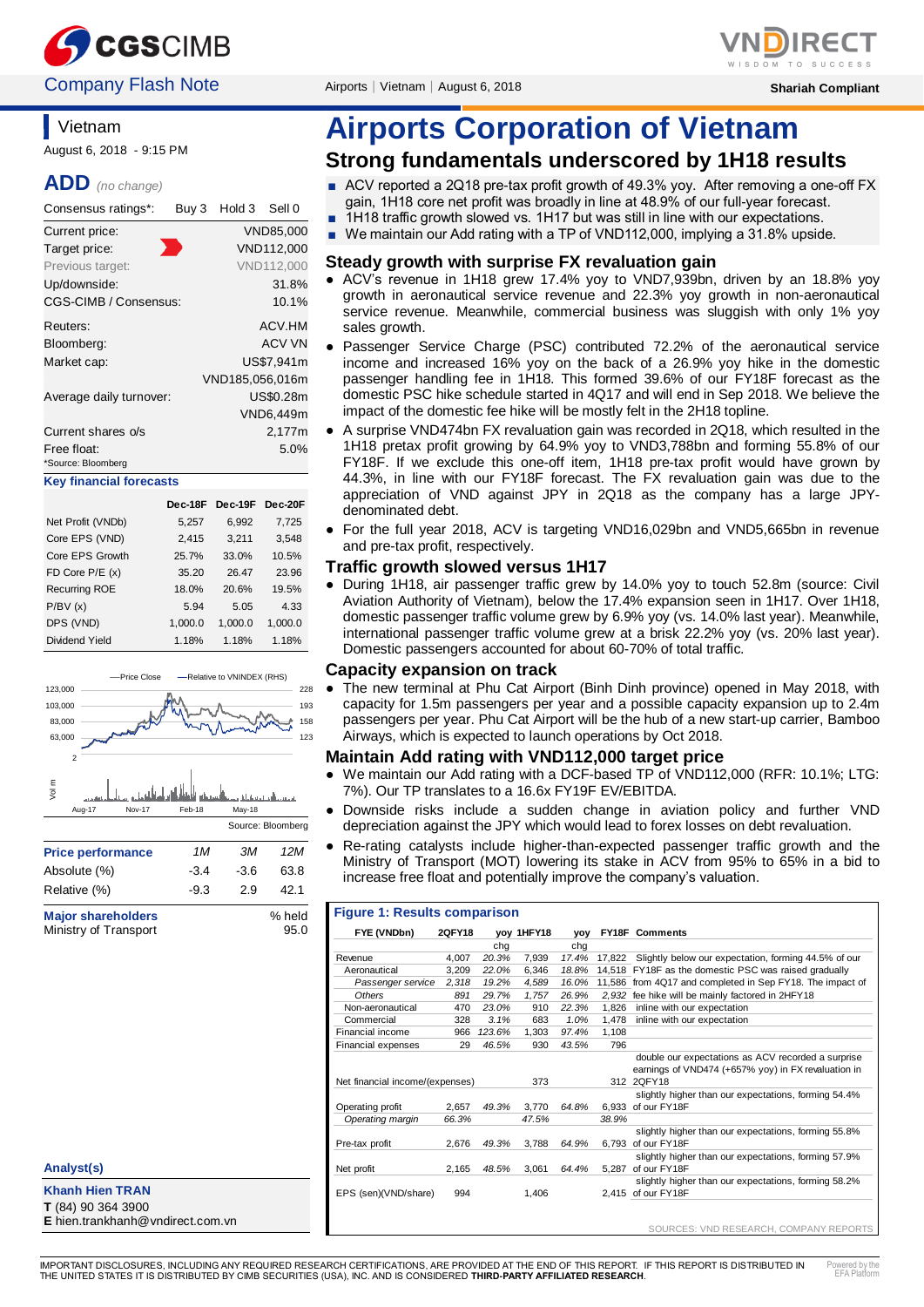

Airports│Vietnam Airports Corporation of Vietnam│August 6, 2018



## **BY THE NUMBERS**

| <b>Profit &amp; Loss</b>                  |          |         |          |         |
|-------------------------------------------|----------|---------|----------|---------|
| (VNDb)                                    | Dec-17A  | Dec-18F | Dec-19F  | Dec-20F |
| <b>Total Net Revenues</b>                 | 13,849   | 17.822  | 20,766   | 23,286  |
| <b>Gross Profit</b>                       | 9.855    | 13.230  | 15,583   | 17,472  |
| <b>Operating EBITDA</b>                   | 8,736    | 11,798  | 13,911   | 15,593  |
| Depreciation And Amortisation             | (4, 162) | (4,865) | (5,690)  | (6,600) |
| <b>Operating EBIT</b>                     | 4,574    | 6,933   | 8,220    | 8,992   |
| Financial Income/(Expense)                | 1.114    | 313     | 1.115    | 1.172   |
| Pretax Income/(Loss) from Assoc.          | 249      | 249     | 249      | 249     |
| Non-Operating Income/(Expense)            | (534)    | (701)   | (628)    | (555)   |
| Profit Before Tax (pre-El)                | 5.402    | 6,793   | 8,956    | 9,858   |
| <b>Exceptional Items</b>                  |          |         |          |         |
| <b>Pre-tax Profit</b>                     | 5,402    | 6,793   | 8,956    | 9,858   |
| Taxation                                  | (1, 198) | (1,506) | (1, 925) | (2,091) |
| Exceptional Income - post-tax             |          |         |          |         |
| <b>Profit After Tax</b>                   | 4,204    | 5.287   | 7,030    | 7,767   |
| Minority Interests                        | (21)     | (30)    | (39)     | (42)    |
| <b>Preferred Dividends</b>                |          |         |          |         |
| FX Gain/(Loss) - post tax                 |          |         |          |         |
| Other Adjustments - post-tax              |          |         |          |         |
| <b>Net Profit</b>                         | 4,182    | 5,257   | 6,992    | 7,725   |
| <b>Recurring Net Profit</b>               | 4,182    | 5.257   | 6,992    | 7,725   |
| <b>Fully Diluted Recurring Net Profit</b> | 4,182    | 5,257   | 6,992    | 7.725   |

| <b>Cash Flow</b>                 |          |          |          |          |
|----------------------------------|----------|----------|----------|----------|
| (VNDb)                           | Dec-17A  | Dec-18F  | Dec-19F  | Dec-20F  |
| <b>EBITDA</b>                    | 8.736    | 11,798   | 13,911   | 15,593   |
| Cash Flow from Invt. & Assoc.    |          |          |          |          |
| Change In Working Capital        | 1.432    | 590      | (156)    | (510)    |
| (Incr)/Decr in Total Provisions  | (1,529)  | (1, 357) | (1, 452) | (1,499)  |
| Other Non-Cash (Income)/Expense  | $\Omega$ | $\Omega$ | $\Omega$ | $\Omega$ |
| <b>Other Operating Cashflow</b>  | (1, 247) | (524)    | 1,765    | 2,519    |
| Net Interest (Paid)/Received     | (96)     | (95)     | (89)     | (79)     |
| Tax Paid                         | (1,726)  | (1,506)  | (1, 925) | (2,091)  |
| <b>Cashflow From Operations</b>  | 5,570    | 8,906    | 12,053   | 13,933   |
| Capex                            | (2,578)  | (8,000)  | (8, 266) | (9,099)  |
| Disposals Of FAs/subsidiaries    | 17       | $\Omega$ | $\Omega$ | $\Omega$ |
| Acq. Of Subsidiaries/investments | (4, 315) | 1.357    | 1,452    | 1,499    |
| Other Investing Cashflow         | 475      | (53)     | (40)     | (34)     |
| Cash Flow From Investing         | (6, 402) | (6,696)  | (6, 853) | (7,633)  |
| Debt Raised/(repaid)             | 249      | (462)    | (1, 456) | (1, 452) |
| Proceeds From Issue Of Shares    | $\Omega$ | $\Omega$ | $\Omega$ | 0        |
| <b>Shares Repurchased</b>        | $\Omega$ | $\Omega$ | $\Omega$ | $\Omega$ |
| Dividends Paid                   | (1, 306) | (2, 177) | (2, 177) | (2, 177) |
| <b>Preferred Dividends</b>       |          |          |          |          |
| Other Financing Cashflow         | (652)    | 24       | 18       | 15       |
| Cash Flow From Financing         | (1,709)  | (2,616)  | (3,616)  | (3,614)  |
| <b>Total Cash Generated</b>      | (2,541)  | (406)    | 1,584    | 2,686    |
| <b>Free Cashflow To Equity</b>   | (583)    | 1,747    | 3,743    | 4,848    |
| <b>Free Cashflow To Firm</b>     | (736)    | 2,304    | 5,288    | 6,378    |

| 0                 | 0        | 0        |                                         |           |           |           |           |
|-------------------|----------|----------|-----------------------------------------|-----------|-----------|-----------|-----------|
| 0                 | $\Omega$ | $\Omega$ |                                         |           |           |           |           |
| (2, 177)          | (2, 177) | (2, 177) |                                         |           |           |           |           |
|                   |          |          |                                         |           |           |           |           |
| 24                | 18       | 15       |                                         |           |           |           |           |
| (2,616)           | (3,616)  | (3,614)  |                                         |           |           |           |           |
| (406)             | 1,584    | 2,686    |                                         |           |           |           |           |
| 1,747             | 3,743    | 4,848    |                                         |           |           |           |           |
| 2,304             | 5,288    | 6,378    |                                         |           |           |           |           |
|                   |          |          |                                         |           |           |           |           |
|                   |          |          |                                         |           |           |           |           |
| ration of Vietnam |          |          | <b>Key Drivers</b>                      |           |           |           |           |
|                   |          |          |                                         | Dec-17A   | Dec-18F   | Dec-19F   | Dec-20F   |
|                   |          |          | Int'l Passenger Traffic Growth (%)      | 27.3%     | 26.0%     | 24.0%     | 22.0%     |
|                   |          |          | Domestic Pax Traffic Growth (%)         | 10.0%     | 9.0%      | 9.0%      | 8.0%      |
|                   |          |          | International Flight Traffic Growth (%) | N/A       | N/A       | N/A       | N/A       |
|                   |          |          | Domestic Flight Traffic Growth (%)      | N/A       | N/A       | N/A       | N/A       |
|                   |          |          | Int'l Pax Service Charge                | 134,208.1 | 134,208.1 | 134,208.1 | 134,208.1 |
|                   |          |          | Dom Pax Serv Charge                     | 91,250.0  | 100,000.0 | 100,000.0 | 100,000.0 |
|                   |          |          | Unit Meals Produced (% Change)          | N/A       | N/A       | N/A       | N/A       |
|                   |          |          |                                         |           |           |           |           |
|                   |          |          |                                         |           |           |           |           |
|                   |          |          |                                         |           |           |           |           |

| SOURCES: VND REEARCH, COMPANY REPORTS |  |  |
|---------------------------------------|--|--|
|                                       |  |  |

| <b>Balance Sheet</b>                       |          |          |          |          |
|--------------------------------------------|----------|----------|----------|----------|
| (VNDb)                                     | Dec-17A  | Dec-18F  | Dec-19F  | Dec-20F  |
| <b>Total Cash And Equivalents</b>          | 18.877   | 18,470   | 20,054   | 22.740   |
| <b>Total Debtors</b>                       | 7.300    | 7.502    | 8.299    | 8.739    |
| Inventories                                | 402      | 715      | 822      | 939      |
| <b>Total Other Current Assets</b>          | 88       | 533      | 622      | 697      |
| <b>Total Current Assets</b>                | 26,667   | 27,221   | 29,797   | 33,115   |
| <b>Fixed Assets</b>                        | 19.616   | 22.752   | 25.328   | 27.826   |
| <b>Total Investments</b>                   | 2.692    | 2,692    | 2,692    | 2.692    |
| Intangible Assets                          | 1        | $\Omega$ | $\Omega$ | $\Omega$ |
| <b>Total Other Non-Current Assets</b>      | 185      | 238      | 278      | 312      |
| <b>Total Non-current Assets</b>            | 22.494   | 25.682   | 28.297   | 30.830   |
| Short-term Debt                            | 148      | 119      | 95       | 76       |
| Current Portion of Long-Term Debt          |          |          |          |          |
| <b>Total Creditors</b>                     | 3,138    | 3,878    | 4,422    | 5,047    |
| <b>Other Current Liabilities</b>           | 4.028    | 3.658    | 4.262    | 4.779    |
| <b>Total Current Liabilities</b>           | 7.315    | 7.654    | 8.779    | 9.902    |
| Total Long-term Debt                       | 14,328   | 13,895   | 12,462   | 11,029   |
| Hybrid Debt - Debt Component               |          |          |          |          |
| <b>Total Other Non-Current Liabilities</b> | 84       | 108      | 126      | 141      |
| <b>Total Non-current Liabilities</b>       | 14,411   | 14,003   | 12,588   | 11,170   |
| <b>Total Provisions</b>                    | $\Omega$ | $\Omega$ | $\Omega$ | O        |
| <b>Total Liabilities</b>                   | 21,726   | 21,657   | 21,367   | 21,073   |
| Shareholders' Equity                       | 27.388   | 31.180   | 36.633   | 42.747   |
| Minority Interests                         | 47       | 67       | 94       | 125      |
| <b>Total Equity</b>                        | 27,436   | 31,246   | 36,727   | 42,872   |

#### **Key Ratios**

|                                  | Dec-17A | Dec-18F | Dec-19F | Dec-20F |
|----------------------------------|---------|---------|---------|---------|
| Revenue Growth                   | 29.5%   | 28.7%   | 16.5%   | 12.1%   |
| Operating EBITDA Growth          | 46.3%   | 35.1%   | 17.9%   | 12.1%   |
| Operating EBITDA Margin          | 63.1%   | 66.2%   | 67.0%   | 67.0%   |
| Net Cash Per Share (VND)         | 2.021   | 2.047   | 3.444   | 5.344   |
| BVPS (VND)                       | 12,580  | 14.321  | 16.826  | 19.634  |
| Gross Interest Cover             | 47.8    | 73.0    | 92.8    | 114.0   |
| <b>Effective Tax Rate</b>        | 22.2%   | 22.2%   | 21.5%   | 21.2%   |
| Net Dividend Payout Ratio        | 31%     | 41%     | 31%     | 28%     |
| <b>Accounts Receivables Days</b> | 79.78   | 72.25   | 70.78   | 73.02   |
| <b>Inventory Days</b>            | 51.34   | 44.41   | 54.14   | 55.43   |
| <b>Accounts Payables Days</b>    | 111.9   | 102.7   | 108.4   | 109.8   |
| <b>ROIC (%)</b>                  | 22.2%   | 33.9%   | 34.0%   | 33.7%   |
| ROCE (%)                         | 14.4%   | 18.4%   | 19.9%   | 19.8%   |
| Return On Average Assets         | 6.4%    | 9.7%    | 10.7%   | 10.8%   |

# $20.0$  Jan-14A 25.0 30.0 35.0 40.0 45.0 50.0 Jan-14A Jan-15A Jan-16A Jan-17A Jan-18F **12-mth Fwd FD P/E (x) - Airports Corpor**

2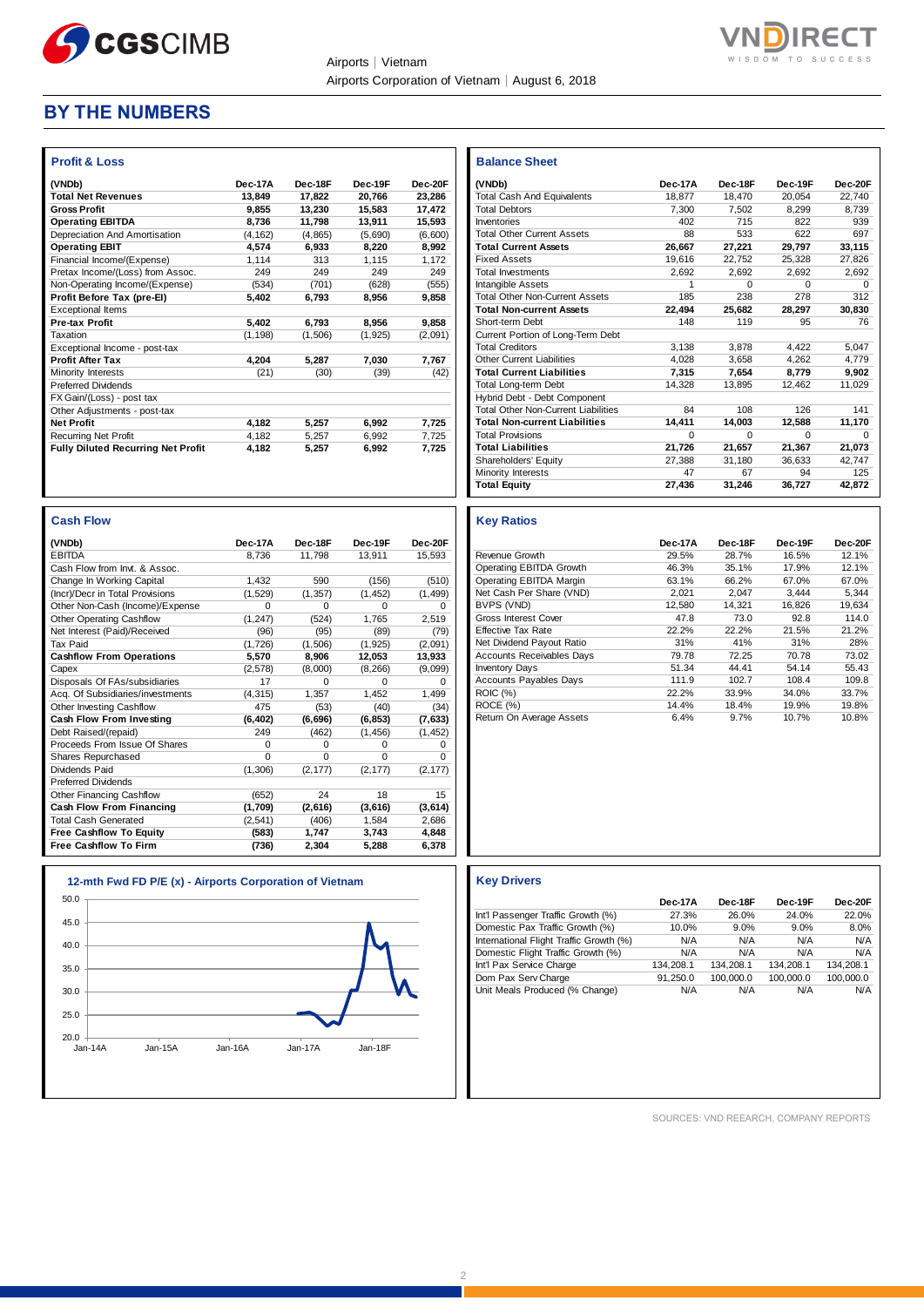



#### **DISCLAIMER**

The content of this report (including the views and opinions expressed therein, and the information comprised therein) has been prepared by and belongs to VNDIRECT Securities Corporation, and is distributed by CGS-CIMB or CIMB Investment Bank Berhad ("CIMB"), as the case may be, pursuant to an arrangement between VNDIRECT Securities Corporation and CGS-CIMB. VNDIRECT Securities Corporation is not an affiliate of CGS-CIMB or CIMB.

This report is not directed to, or intended for distribution to or use by, any person or entity who is a citizen or resident of or located in any locality, state, country or other jurisdiction where such distribution, publication, availability or use would be contrary to law or regulation.

By accepting this report, the recipient hereof represents and warrants that he is entitled to receive such report in accordance with the restrictions set forth below and agrees to be bound by the limitations contained herein (including the "Restrictions on Distributions" set out below). Any failure to comply with these limitations may constitute a violation of law. This publication is being supplied to you strictly on the basis that it will remain confidential. No part of this report may be (i) copied, photocopied, duplicated, stored or reproduced in any form by any means or (ii) redistributed or passed on, directly or indirectly, to any other person in whole or in part, for any purpose without the prior written consent of CGS-CIMB or CIMB, as the case may be.

The information contained in this research report is prepared from data believed to be correct and reliable at the time of issue of this report.

VNDIRECT Securities Corporation may or may not issue regular reports on the subject matter of this report at any frequency and may cease to do so or change the periodicity of reports at any time. None of VNDIRECT Securities Corporation, CGS-CIMB or CIMB is under any obligation to update this report in the event of a material change to the information contained in this report. None of VNDIRECT Securities Corporation, CGS-CIMB or CIMB has any and will accept any, obligation to (i) check or ensure that the contents of this report remain current, reliable or relevant, (ii) ensure that the content of this report constitutes all the information a prospective investor may require, (iii) ensure the adequacy, accuracy, completeness, reliability or fairness of any views, opinions and information, and accordingly, VNDIRECT Securities Corporation, CGS-CIMB and CIMB and their respective affiliates and related persons including China Galaxy International Financial Holdings Limited ("CGIFHL") and CIMB Group Sdn. Bhd. ("CIMBG") and their respective related corporations (and their respective directors, associates, connected persons and/or employees) shall not be liable in any manner whatsoever for any consequences (including but not limited to any direct, indirect or consequential losses, loss of profits and damages) of any reliance thereon or usage thereof. In particular, VNDIRECT Securities Corporation, CGS-CIMB and CIMB disclaim all responsibility and liability for the views and opinions set out in this report.

Unless otherwise specified, this report is based upon reasonable sources. Such sources will, unless otherwise specified, for market data, be market data and prices available from the main stock exchange or market where the relevant security is listed, or, where appropriate, any other market. Information on the accounts and business of company(ies) will generally be based on published statements of the company(ies), information disseminated by regulatory information services, other publicly available information and information resulting from our research. Whilst every effort is made to ensure that statements of facts made in this report are accurate, all estimates, projections, forecasts, expressions of opinion and other subjective judgments contained in this report are based on assumptions considered to be reasonable as of the date of the document in which they are contained and must not be construed as a representation that the matters referred to therein will occur. Past performance is not a reliable indicator of future performance. The value of investments may go down as well as up and those investing may, depending on the investments in question, lose more than the initial investment. No report shall constitute an offer or an invitation by or on behalf of CGS-CIMB, CIMB, or VNDIRECT Securities Corporation, or their respective affiliates (including CGIFHL, CIMBG and their respective related corporations) to any person to buy or sell any investments.

CGS-CIMB, CIMB and/or VNDIRECT Securities Corporation and/or their respective affiliates and related corporations (including CGIFHL, CIMBG and their respective related corporations), their respective directors, associates, connected parties and/or employees may own or have positions in securities of the company(ies) covered in this research report or any securities related thereto and may from time to time add to or dispose of, or may be materially interested in, any such securities. Further, CGS-CIMB, CIMB and/or VNDIRECT Securities Corporation, and/or their respective affiliates and their respective related corporations (including CGIFHL, CIMBG and their respective related corporations) do and seek to do business with the company(ies) covered in this research report and may from time to time act as market maker or have assumed an underwriting commitment in securities of such company(ies), may sell them to or buy them from customers on a principal basis and may also perform or seek to perform significant investment banking, advisory, underwriting or placement services for or relating to such company(ies) as well as solicit such investment, advisory or other services from any entity mentioned in this report.

CGS-CIMB, CIMB and/or VNDIRECT Securities Corporation and/or their respective affiliates (including CGIFHL, CIMBG and their respective related corporations) may enter into an agreement with the company(ies) covered in this report relating to the production of research reports. CGS-CIMB, CIMB and/or VNDIRECT Securities Corporation may disclose the contents of this report to the company(ies) covered by it and may have amended the contents of this report following such disclosure.

The analyst responsible for the production of this report hereby certifies that the views expressed herein accurately and exclusively reflect his or her personal views and opinions about any and all of the issuers or securities analysed in this report and were prepared independently and autonomously. No part of the compensation of the analyst(s) was, is, or will be directly or indirectly related to the inclusion of specific recommendations(s) or view(s) in this report. The analyst(s) who prepared this research report is prohibited from receiving any compensation, incentive or bonus based on specific investment banking transactions or for providing a specific recommendation for, or view of, a particular company. Information barriers and other arrangements may be established where necessary to prevent conflicts of interests arising. However, the analyst(s) may receive compensation that is based on his/their coverage of company(ies) in the performance of his/their duties or the performance of his/their recommendations and the research personnel involved in the preparation of this report may also participate in the solicitation of the businesses as described above. In reviewing this research report, an investor should be aware that any or all of the foregoing, among other things, may give rise to real or potential conflicts of interest. Additional information is, subject to the duties of confidentiality, available on request.

The term "VNDIRECT Securities Corporation" shall, unless the context otherwise requires, mean VNDIRECT Securities Corporation and its affiliates, subsidiaries and related companies. The term "CGS-CIMB" shall denote, where appropriate, the relevant entity distributing or disseminating the report in the particular jurisdiction referenced below, or, in every other case except as otherwise stated herein, CIMB Securities International Pte. Ltd. and its affiliates, subsidiaries and related corporations.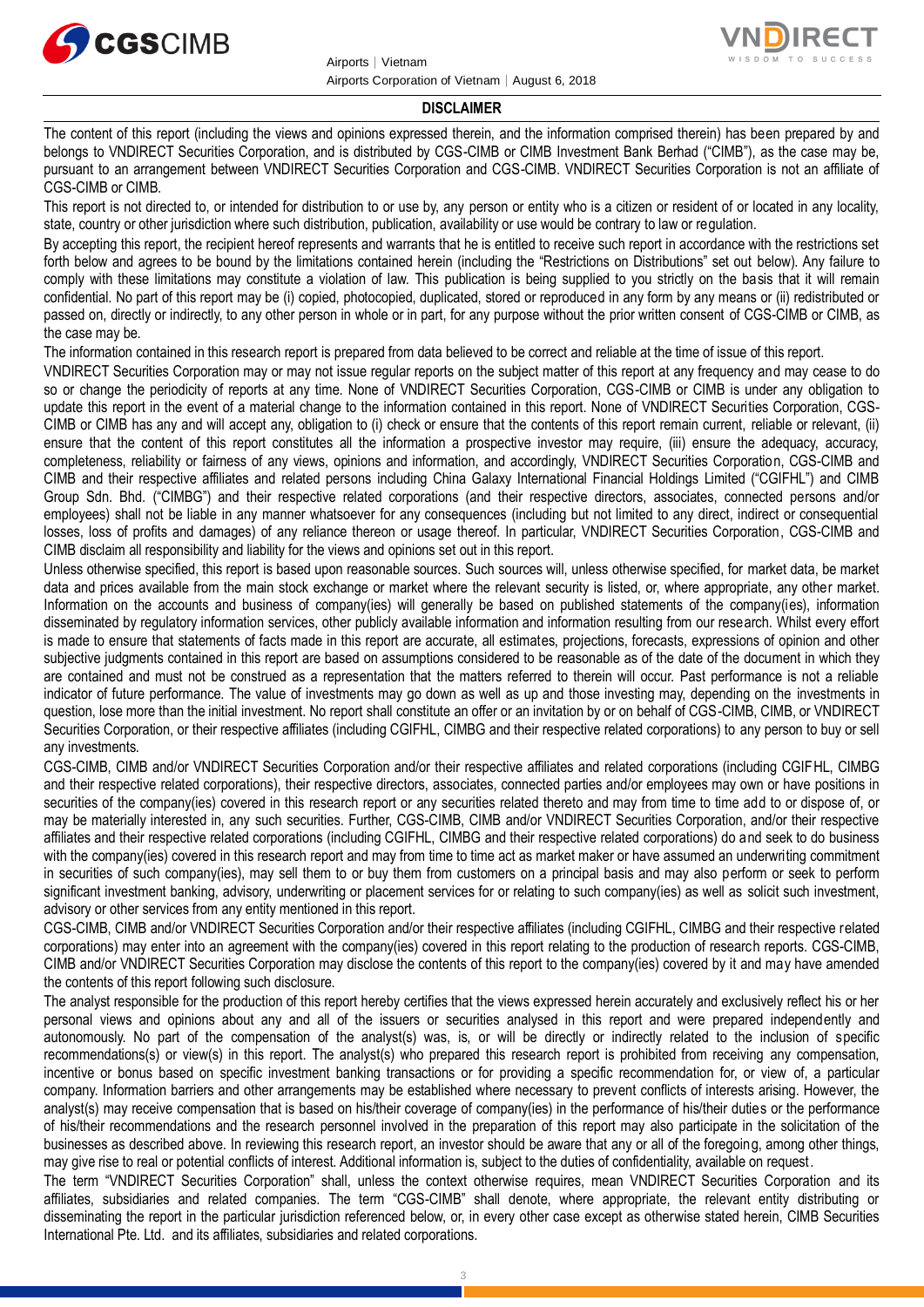

Airports│Vietnam Airports Corporation of Vietnam│August 6, 2018



**CGS-CIMB**

| uuu-viitiu  |                                                    |                                                                 |
|-------------|----------------------------------------------------|-----------------------------------------------------------------|
| Country     | <b>CGS-CIMB Entity</b>                             | <b>Regulated by</b>                                             |
| Hong Kong   | <b>CGS-CIMB Securities Limited</b>                 | Securities and Futures Commission Hong Kong                     |
| India       | <b>CGS-CIMB Securities (India) Private Limited</b> | Securities and Exchange Board of India (SEBI)                   |
| Indonesia   | PT CGS-CIMB Sekuritas Indonesia                    | Financial Services Authority of Indonesia                       |
| Singapore   | CGS-CIMB Research Pte. Ltd.                        | Monetary Authority of Singapore                                 |
| South Korea | CGS-CIMB Securities Limited, Korea Branch          | Financial Services Commission and Financial Supervisory Service |
| Thailand    | CGS-CIMB Securities (Thailand) Co. Ltd.            | Securities and Exchange Commission Thailand                     |

**CIMB**

| ------   |                                                                   |                                        |  |  |  |  |
|----------|-------------------------------------------------------------------|----------------------------------------|--|--|--|--|
| ∶∩⊔ntr   | <b>CIMB</b><br>Entitv                                             | b٧                                     |  |  |  |  |
| Malaysia | <b>CIMB</b><br>Berhad<br>Bank<br>… investment ∶<br>тте.<br>ורה זי | .<br>ommission<br>Malavsia<br>ecunties |  |  |  |  |

(i) As of August 6, 2018 VNDIRECT Securities Corporation has a proprietary position in the securities (which may include but not limited to shares, warrants, call warrants and/or any other derivatives) in the following company or companies covered or recommended in this report: (a) -

(ii) As of August 6, 2018, the analyst(s) who prepared this report, and the associate(s), has / have an interest in the securities (which may include but not limited to shares, warrants, call warrants and/or any other derivatives) in the following company or companies covered or recommended in this report:

 $(a)$  -

This report does not purport to contain all the information that a prospective investor may require. CGS-CIMB, and VNDIRECT Securities Corporation and their respective affiliates (including CGIFHL, CIMBG and their related corporations) do not make any guarantee, representation or warranty, express or implied, as to the adequacy, accuracy, completeness, reliability or fairness of any such information and opinion contained in this report. None of CGS-CIMB, CIMB and VNDIRECT Securities Corporation and their respective affiliates nor their related persons (including CGIFHL, CIMBG and their related corporations) shall be liable in any manner whatsoever for any consequences (including but not limited to any direct, indirect or consequential losses, loss of profits and damages) of any reliance thereon or usage thereof.

This report is general in nature and has been prepared for information purposes only. It is intended for circulation amongst CGS-CIMB's, CIMB's and their respective affiliates' (including CGIFHL's, CIMBG's and their respective related corporations') clients generally and does not have regard to the specific investment objectives, financial situation and the particular needs of any specific person who may receive this report. The information and opinions in this report are not and should not be construed or considered as an offer, recommendation or solicitation to buy or sell the subject securities, related investments or other financial instruments or any derivative instrument, or any rights pertaining thereto.

Investors are advised to make their own independent evaluation of the information contained in this research report, consider their own individual investment objectives, financial situation and particular needs and consult their own professional and financial advisers as to the legal, business, financial, tax and other aspects before participating in any transaction in respect of the securities of company(ies) covered in this research report. The securities of such company(ies) may not be eligible for sale in all jurisdictions or to all categories of investors.

**Australia:** Despite anything in this report to the contrary, this research is provided in Australia by CIMB Securities (Singapore) Pte. Ltd. and CIMB Securities Limited. This research is only available in Australia to persons who are "wholesale clients" (within the meaning of the Corporations Act 2001 (Cth) and is supplied solely for the use of such wholesale clients and shall not be distributed or passed on to any other person. You represent and warrant that if you are in Australia, you are a "wholesale client". This research is of a general nature only and has been prepared without taking into account the objectives, financial situation or needs of the individual recipient. CIMB Securities (Singapore) Pte. Ltd. and CIMB Securities Limited do not hold, and are not required to hold an Australian financial services license. CIMB Securities (Singapore) Pte. Ltd. and CIMB Securities Limited rely on "passporting" exemptions for entities appropriately licensed by the Monetary Authority of Singapore (under ASIC Class Order 03/1102) and the Securities and Futures Commission in Hong Kong (under ASIC Class Order 03/1103).

**Canada:** This research report has not been prepared in accordance with the disclosure requirements of Dealer Member Rule 3400 – Research Restrictions and Disclosure Requirements of the Investment Industry Regulatory Organization of Canada. For any research report distributed by CIBC, further disclosures related to CIBC conflicts of interest can be found at https://researchcentral.cibcwm.com.

**China:** For the purpose of this report, the People's Republic of China ("PRC") does not include the Hong Kong Special Administrative Region, the Macau Special Administrative Region or Taiwan. The distributor of this report has not been approved or licensed by the China Securities Regulatory Commission or any other relevant regulatory authority or governmental agency in the PRC. This report contains only marketing information. The distribution of this report is not an offer to buy or sell to any person within or outside PRC or a solicitation to any person within or outside of PRC to buy or sell any instruments described herein. This report is being issued outside the PRC to a limited number of institutional investors and may not be provided to any person other than the original recipient and may not be reproduced or used for any other purpose.

**France:** Only qualified investors within the meaning of French law shall have access to this report. This report shall not be considered as an offer to subscribe to, or used in connection with, any offer for subscription or sale or marketing or direct or indirect distribution of financial instruments and it is not intended as a solicitation for the purchase of any financial instrument.

**Germany:** This report is only directed at persons who are professional investors as defined in sec 31a(2) of the German Securities Trading Act (WpHG). This publication constitutes research of a non-binding nature on the market situation and the investment instruments cited here at the time of the publication of the information.

The current prices/yields in this issue are based upon closing prices from Bloomberg as of the day preceding publication. Please note that neither the German Federal Financial Supervisory Agency (BaFin), nor any other supervisory authority exercises any control over the content of this report. **Hong Kong:** This report is issued and distributed in Hong Kong by CIMB Securities Limited ("CHK") which is licensed in Hong Kong by the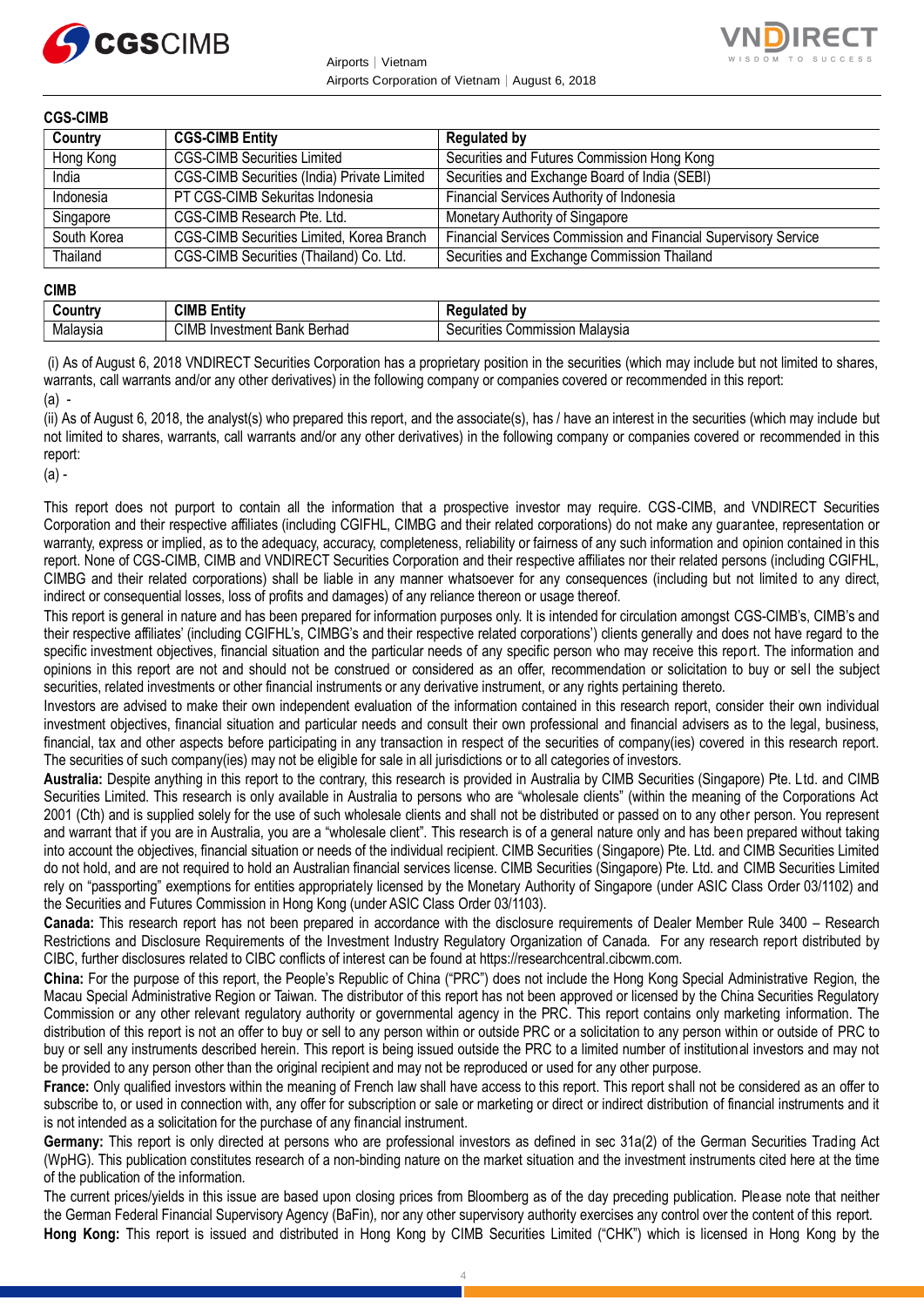

Airports│Vietnam Airports Corporation of Vietnam│August 6, 2018



Securities and Futures Commission for Type 1 (dealing in securities), Type 4 (advising on securities) and Type 6 (advising on corporate finance) activities. Any investors wishing to purchase or otherwise deal in the securities covered in this report should contact the Head of Sales at CIMB Securities Limited. The views and opinions in this research report are of VNDIRECT Securities Corporation as of the date hereof and are subject to change. If the Financial Services and Markets Act of the United Kingdom or the rules of the Financial Conduct Authority apply to a recipient, our obligations owed to such recipient therein are unaffected. CHK has no obligation to update its opinion or the information in this research report. This publication is strictly confidential and is for private circulation only to clients of CHK.

CHK does not make a market on other securities mentioned in the report.

**India:** This report is issued and distributed in India by CIMB Securities (India) Private Limited ("CIMB India") which is registered with the National Stock Exchange of India Limited and BSE Limited as a trading and clearing member under the Securities and Exchange Board of India (Stock Brokers and Sub-Brokers) Regulations, 1992. In accordance with the provisions of Regulation 4(g) of the Securities and Exchange Board of India (Investment Advisers) Regulations, 2013, CIMB India is not required to seek registration with the Securities and Exchange Board of India ("SEBI") as an Investment Adviser. CIMB India is registered with SEBI as a Research Analyst pursuant to the SEBI (Research Analysts) Regulations, 2014 ("Regulations").

This report does not take into account the particular investment objectives, financial situations, or needs of the recipients. It is not intended for and does not deal with prohibitions on investment due to law/jurisdiction issues etc. which may exist for certain persons/entities. Recipients should rely on their own investigations and take their own professional advice before investment.

The report is not a "prospectus" as defined under Indian Law, including the Companies Act, 2013, and is not, and shall not be, approved by, or filed or registered with, any Indian regulator, including any Registrar of Companies in India, SEBI, any Indian stock exchange, or the Reserve Bank of India. No offer, or invitation to offer, or solicitation of subscription with respect to any such securities listed or proposed to be listed in India is being made, or intended to be made, to the public, or to any member or section of the public in India, through or pursuant to this report.

The research analysts, strategists or economists principally responsible for the preparation of this research report are segregated from the other activities of CIMB India and they have received compensation based upon various factors, including quality, accuracy and value of research, firm profitability or revenues, client feedback and competitive factors. Research analysts', strategists' or economists' compensation is not linked to investment banking or capital markets transactions performed or proposed to be performed by CIMB India or its affiliates.

CGS-CIMB India has not received any investment banking related compensation from the companies mentioned in the report in the past 12 months. CGS-CIMB India has not received any compensation from the companies mentioned in the report in the past 12 months.

**Indonesia:** This report is issued and distributed by PT CIMB Sekuritas Indonesia ("CIMBI"). The views and opinions in this research report are our own as of the date hereof and are subject to change. CIMBI has no obligation to update its opinion or the information in this research report. Neither this report nor any copy hereof may be distributed in Indonesia or to any Indonesian citizens wherever they are domiciled or to Indonesian residents except in compliance with applicable Indonesian capital market laws and regulations.

This research report is not an offer of securities in Indonesia. The securities referred to in this research report have not been registered with the Financial Services Authority (Otoritas Jasa Keuangan) pursuant to relevant capital market laws and regulations, and may not be offered or sold within the territory of the Republic of Indonesia or to Indonesian citizens through a public offering or in circumstances which constitute an offer within the meaning of the Indonesian capital market law and regulations.

**Ireland:** CGS-CIMB is not an investment firm authorised in the Republic of Ireland and no part of this document should be construed as CGS-CIMB acting as, or otherwise claiming or representing to be, an investment firm authorised in the Republic of Ireland.

**Malaysia:** This report is distributed by CIMB solely for the benefit of and for the exclusive use of our clients. CIMB has no obligation to update, revise or reaffirm its opinion or the information in this research reports after the date of this report.

**New Zealand:** In New Zealand, this report is for distribution only to persons who are wholesale clients pursuant to section 5C of the Financial Advisers Act 2008.

**Singapore:** This report is issued and distributed by CIMB Research Pte Ltd ("CIMBR"). CIMBR is a financial adviser licensed under the Financial Advisers Act, Cap 110 ("FAA") for advising on investment products, by issuing or promulgating research analyses or research reports, whether in electronic, print or other form. Accordingly CIMBR is a subject to the applicable rules under the FAA unless it is able to avail itself to any prescribed exemptions.

Recipients of this report are to contact CIMB Research Pte Ltd, 50 Raffles Place, #16-02 Singapore Land Tower, Singapore in respect of any matters arising from, or in connection with this report. CIMBR has no obligation to update its opinion or the information in this research report. This publication is strictly confidential and is for private circulation only. If you have not been sent this report by CIMBR directly, you may not rely, use or disclose to anyone else this report or its contents.

If the recipient of this research report is not an accredited investor, expert investor or institutional investor, CIMBR accepts legal responsibility for the contents of the report without any disclaimer limiting or otherwise curtailing such legal responsibility. If the recipient is an accredited investor, expert investor or institutional investor, the recipient is deemed to acknowledge that CIMBR is exempt from certain requirements under the FAA and its attendant regulations, and as such, is exempt from complying with the following :

(a) Section 25 of the FAA (obligation to disclose product information);

(b) Section 27 (duty not to make recommendation with respect to any investment product without having a reasonable basis where you may be reasonably expected to rely on the recommendation) of the FAA;

(c) MAS Notice on Information to Clients and Product Information Disclosure [Notice No. FAA-N03];

(d) MAS Notice on Recommendation on Investment Products [Notice No. FAA-N16];

(e) Section 36 (obligation on disclosure of interest in securities), and

(f) any other laws, regulations, notices, directive, guidelines, circulars and practice notes which are relates to the above, to the extent permitted by applicable laws, as may be amended from time to time, and any other laws, regulations, notices, directive, guidelines, circulars, and practice notes as we may notify you from time to time. In addition, the recipient who is an accredited investor, expert investor or institutional investor acknowledges that a CIMBR is exempt from Section 27 of the FAA, the recipient will also not be able to file a civil claim against CIMBR for any loss or damage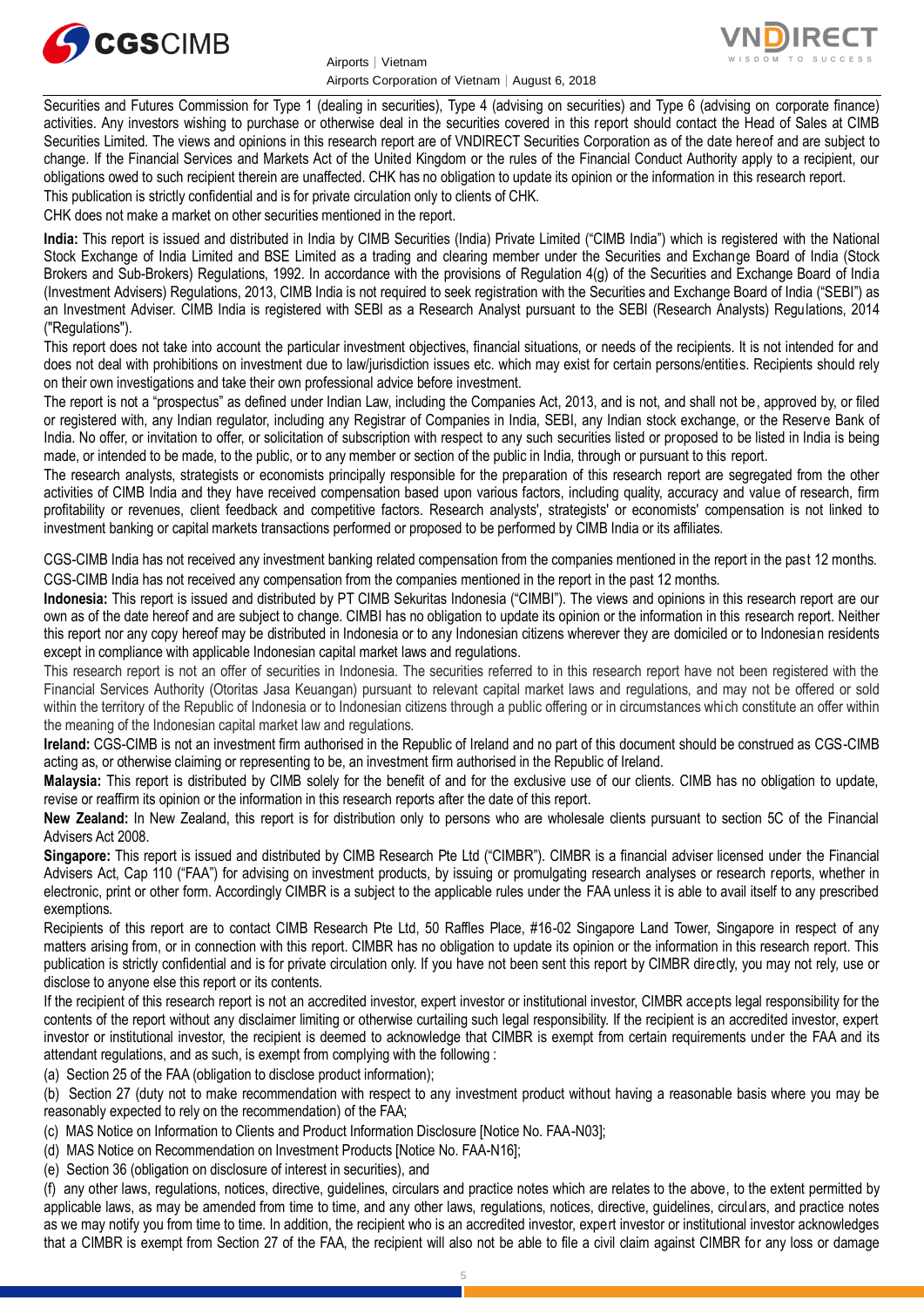

Airports│Vietnam Airports Corporation of Vietnam│August 6, 2018



arising from the recipient's reliance on any recommendation made by CIMBR which would otherwise be a right that is available to the recipient under Section 27 of the FAA, the recipient will also not be able to file a civil claim against CIMBR for any loss or damage arising from the recipient's reliance on any recommendation made by CIMBR which would otherwise be a right that is available to the recipient under Section 27 of the FAA.

CIMBR, its affiliates and related corporations, their directors, associates, connected parties and/or employees may own or have positions in securities of the company(ies) covered in this research report or any securities related thereto and may from time to time add to or dispose of, or may be materially interested in, any such securities. Further, CIMBR, its affiliates and its related corporations do and seek to do business with the company(ies) covered in this research report and may from time to time act as market maker or have assumed an underwriting commitment in securities of such company(ies), may sell them to or buy them from customers on a principal basis and may also perform or seek to perform significant investment banking, advisory, underwriting or placement services for or relating to such company(ies) as well as solicit such investment, advisory or other services from any entity mentioned in this report.

As of August 6, 2018,, CIMBR does not have a proprietary position in the recommended securities in this report.

CIMBR does not make a market on the securities mentioned in the report.

**South Korea:** This report is issued and distributed in South Korea by CIMB Securities Limited, Korea Branch ("CIMB Korea") which is licensed as a cash equity broker, and regulated by the Financial Services Commission and Financial Supervisory Service of Korea. In South Korea, this report is for distribution only to professional investors under Article 9(5) of the Financial Investment Services and Capital Market Act of Korea ("FSCMA").

**Spain:** This document is a research report and it is addressed to institutional investors only. The research report is of a general nature and not personalised and does not constitute investment advice so, as the case may be, the recipient must seek proper advice before adopting any investment decision. This document does not constitute a public offering of securities.

CGS-CIMB is not registered with the Spanish Comision Nacional del Mercado de Valores to provide investment services.

**Sweden:** This report contains only marketing information and has not been approved by the Swedish Financial Supervisory Authority. The distribution of this report is not an offer to sell to any person in Sweden or a solicitation to any person in Sweden to buy any instruments described herein and may not be forwarded to the public in Sweden.

**Switzerland:** This report has not been prepared in accordance with the recognized self-regulatory minimal standards for research reports of banks issued by the Swiss Bankers' Association (Directives on the Independence of Financial Research).

Thailand: This report is issued and distributed by CIMB Securities (Thailand) Co. Ltd. ("CIMBT") based upon sources believed to be reliable (but their accuracy, completeness or correctness is not guaranteed). The statements or expressions of opinion herein were arrived at after due and careful consideration for use as information for investment. Such opinions are subject to change without notice and CIMBT has no obligation to update its opinion or the information in this research report.

CIMBT may act or acts as Market Maker, and issuer and offerer of Derivative Warrants and Structured Note which may have the following securities as its underlying securities. Investors should carefully read and study the details of the derivative warrants in the prospectus before making investment decisions.

AAV, ADVANC, AMATA, ANAN, AOT, AP, BA, BANPU, BBL, BCH, BCP, BCPG, BDMS, BEAUTY, BEC, BEM, BJC, BH, BIG, BLA, BLAND, BPP, BTS, CBG, CENTEL, CHG, CK, CKP, COM7, CPALL, CPF, CPN, DELTA, DTAC, EA, EGCO, EPG, GFPT, GLOBAL, GLOW, GPSC, GUNKUL, HMPRO, INTUCH, IRPC, ITD, IVL, KBANK, KCE, KKP, KTB, KTC, LH, LHBANK, LPN, MAJOR, MALEE, MEGA, MINT, MONO, MTLS, PLANB, PSH, PTL, PTG, PTT, PTTEP, PTTGC, QH, RATCH, ROBINS, S, SAWAD, SCB, SCC, SCCC, SIRI, SPALI, SPRC, STEC, STPI, SUPER, TASCO, TCAP, THAI, THANI, THCOM, TISCO, TKN, TMB, TOP, TPIPL, TRUE, TTA, TU, TVO, UNIQ, VGI, WHA, WORK. Corporate Governance Report:

The disclosure of the survey result of the Thai Institute of Directors Association ("IOD") regarding corporate governance is made pursuant to the policy of the Office of the Securities and Exchange Commission. The survey of the IOD is based on the information of a company listed on the Stock Exchange of Thailand and the Market for Alternative Investment disclosed to the public and able to be accessed by a general public investor. The result, therefore, is from the perspective of a third party. It is not an evaluation of operation and is not based on inside information.

The survey result is as of the date appearing in the Corporate Governance Report of Thai Listed Companies. As a result, the survey result may be changed after that date. CIMBT does not confirm nor certify the accuracy of such survey result.

| Score<br><b>Range:</b>   | ممد<br>90<br>טע | 80<br>89     | $\overline{\phantom{a}}$<br>⊤^<br>$\mathbf{u}$<br>$\cdot$ | $\overline{\phantom{a}}$<br><b>Below</b><br>′0 or | N0<br>Result<br>Survey |
|--------------------------|-----------------|--------------|-----------------------------------------------------------|---------------------------------------------------|------------------------|
| Description<br>™ription. | :xcellent       | 000خ<br>Verv | ∽<br>Good                                                 | N/A                                               |                        |

**United Arab Emirates:** The distributor of this report has not been approved or licensed by the UAE Central Bank or any other relevant licensing authorities or governmental agencies in the United Arab Emirates. This report is strictly private and confidential and has not been reviewed by, deposited or registered with UAE Central Bank or any other licensing authority or governmental agencies in the United Arab Emirates. This report is being issued outside the United Arab Emirates to a limited number of institutional investors and must not be provided to any person other than the original recipient and may not be reproduced or used for any other purpose. Further, the information contained in this report is not intended to lead to the sale of investments under any subscription agreement or the conclusion of any other contract of whatsoever nature within the territory of the United Arab Emirates.

**United Kingdom and European Economic Area (EEA):** In the United Kingdom and European Economic Area, this material is also being distributed by CIMB Securities (UK) Limited ("CIMB UK"). CIMB UK is authorized and regulated by the Financial Conduct Authority and its registered office is at 27 Knightsbridge, London, SW1X7YB. The material distributed by CIMB UK has been prepared in accordance with CGS-CIMB's policies for managing conflicts of interest arising as a result of publication and distribution of this material. This material is for distribution only to, and is solely directed at, selected persons on the basis that those persons: (a) are eligible counterparties and professional clients of CIMB UK; (b) have professional experience in matters relating to investments falling within Article 19(5) of the Financial Services and Markets Act 2000 (Financial Promotion) Order 2005 (as amended, the "Order"), (c) fall within Article 49(2)(a) to (d) ("high net worth companies, unincorporated associations etc") of the Order; (d) are outside the United Kingdom subject to relevant regulation in each jurisdiction, material(all such persons together being referred to as "relevant persons"). This material is directed only at relevant persons and must not be acted on or relied on by persons who are not relevant persons. Any investment or investment activity to which this material relates is available only to relevant persons and will be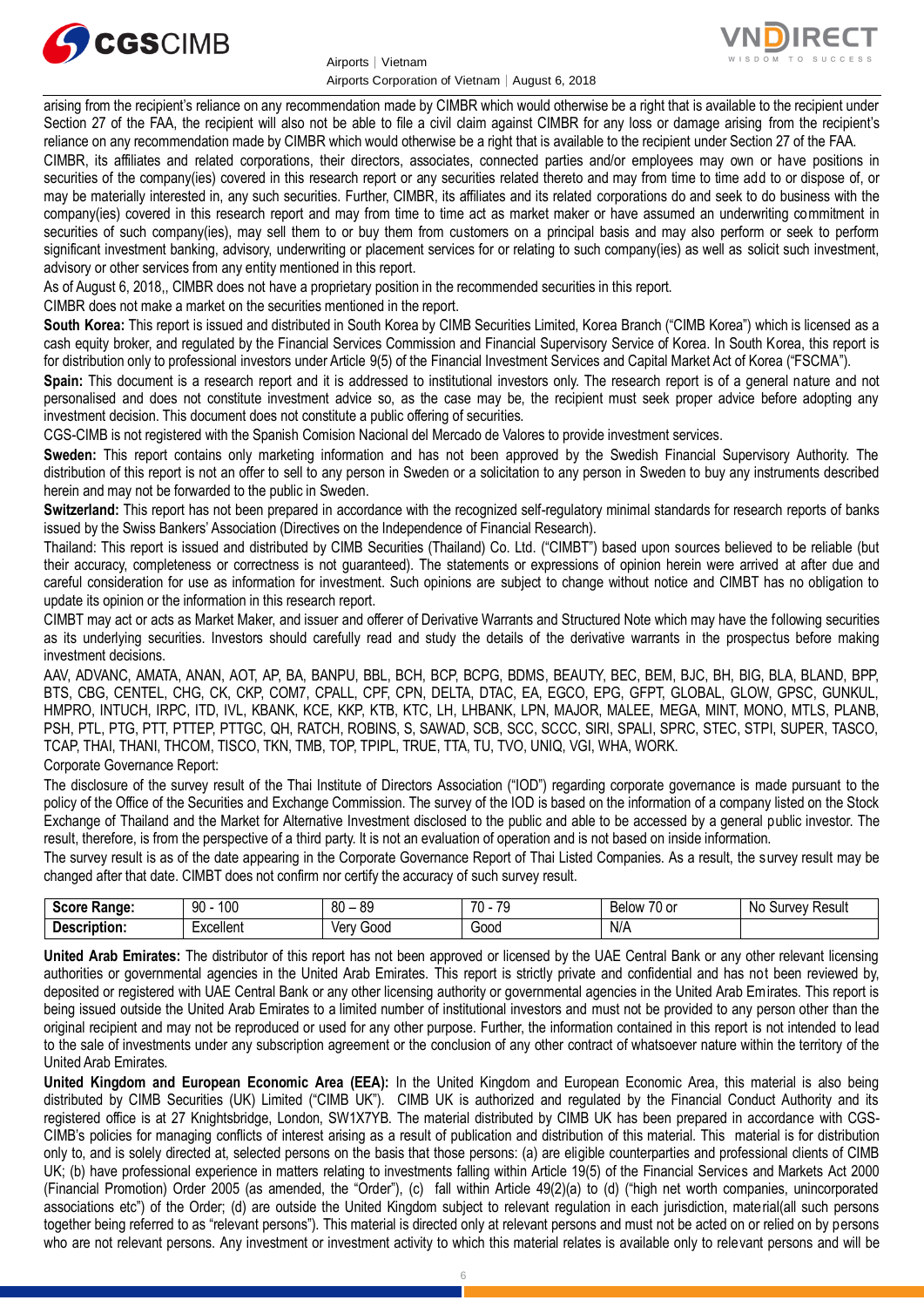



engaged in only with relevant persons.

Where this material is labelled as non-independent, it does not provide an impartial or objective assessment of the subject matter and does not constitute independent "research" (cannot remove research from here under the applicable rules of the Financial Conduct Authority in the UK. Consequently, any such non-independent material will not have been prepared in accordance with legal requirements designed to promote the independence of research (cannot remove research from here) and will not subject to any prohibition on dealing ahead of the dissemination of research. Any such non-independent material must be considered as a marketing communication.

**United States:** This research report is distributed in the United States of America by CIMB Securities (USA) Inc, a U.S. registered broker-dealer and a related company of CIMB Research Pte Ltd, PT CIMB Sekuritas Indonesia, CIMB Securities (Thailand) Co. Ltd, CIMB Securities Limited, CIMB Securities (India) Private Limited, and is distributed solely to persons who qualify as "U.S. Institutional Investors" as defined in Rule 15a-6 under the Securities and Exchange Act of 1934. This communication is only for Institutional Investors whose ordinary business activities involve investing in shares, bonds, and associated securities and/or derivative securities and who have professional experience in such investments. Any person who is not a U.S. Institutional Investor or Major Institutional Investor must not rely on this communication. The delivery of this research report to any person in the United States of America is not a recommendation to effect any transactions in the securities discussed herein, or an endorsement of any opinion expressed herein. CIMB Securities (USA) Inc, is a FINRA/SIPC member and takes responsibility for the content of this report. For further information or to place an order in any of the above-mentioned securities please contact a registered representative of CIMB Securities (USA) Inc. CIMB Securities (USA) Inc. does not make a market on other securities mentioned in the report.

CIMB Securities (USA) Inc. has not managed or co-managed a public offering of any of the securities mentioned in the past 12 months.

CIMB Securities (USA) Inc. has not received compensation for investment banking services from any of the company mentioned in the past 12 months.

CIMB Securities (USA) Inc. neither expects to receive nor intends to seek compensation for investment banking services from any of the company mentioned within the next 3 months.

Other jurisdictions: In any other jurisdictions, except if otherwise restricted by laws or regulations, this report is only for distribution to professional, institutional or sophisticated investors as defined in the laws and regulations of such jurisdictions.